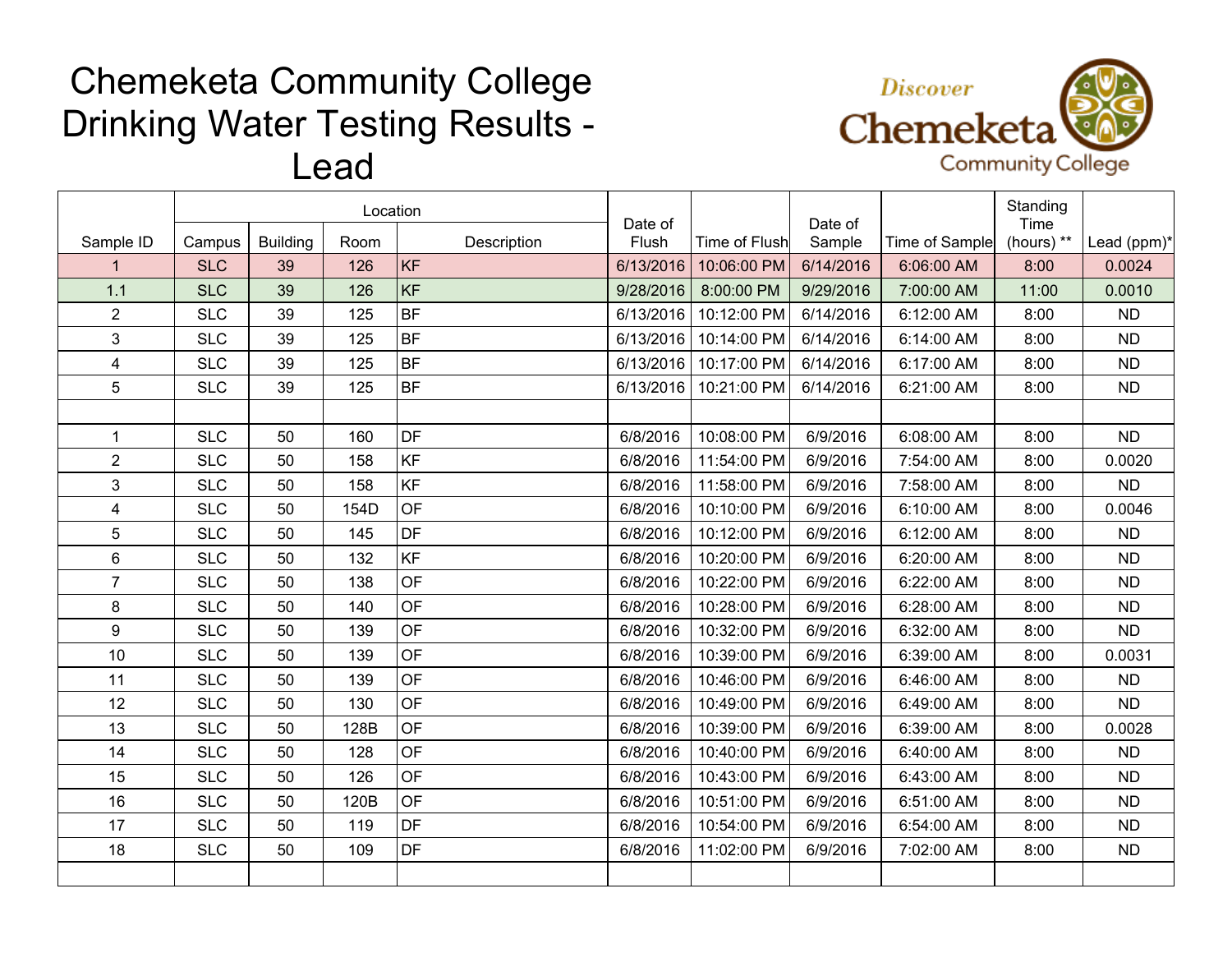| $\mathbf{1}$   | <b>SLC</b> | 49               | 802        | DF                          | 6/14/2016 | 9:55:00 PM              | 6/15/2016 | 5:55:00 AM  | 8:00 | $0.0320***$ |
|----------------|------------|------------------|------------|-----------------------------|-----------|-------------------------|-----------|-------------|------|-------------|
| $\overline{c}$ | <b>SLC</b> | 49               | 106        | KF                          | 6/14/2016 | 4:00:00 PM              | 6/15/2016 | 12:00:00 AM | 8:00 | <b>ND</b>   |
| 3              | <b>SLC</b> | 51               | 103        | DF - Small                  | 6/14/2016 | 10:16:00 PM             | 6/15/2016 | 6:16:00 AM  | 8:00 | <b>ND</b>   |
| 4              | <b>SLC</b> | 51               | 103        | DF - Large                  | 6/14/2016 | 10:18:00 PM             | 6/15/2016 | 6:18:00 AM  | 8:00 | <b>ND</b>   |
| 5              | <b>SLC</b> | 51               | 808        | DF                          | 6/14/2016 | 10:23:00 PM             | 6/15/2016 | 6:23:00 AM  | 8:00 | <b>ND</b>   |
| 6              | <b>SLC</b> | 51               | 103        | <b>OF</b>                   | 6/14/2016 | 10:25:00 PM             | 6/15/2016 | 6:25:00 AM  | 8:00 | <b>ND</b>   |
|                |            |                  |            |                             |           |                         |           |             |      |             |
| $\mathbf{1}$   | <b>WBH</b> | $\mathbf{1}$     | Lobby      | DF - Left                   | 6/20/2016 | 10:02:00 PM             | 6/21/2016 | 6:02:00 AM  | 8:00 | <b>ND</b>   |
| $\overline{2}$ | <b>WBH</b> | 1                | Lobby      | DF - Right                  | 6/20/2016 | 10:04:00 PM             | 6/21/2016 | 6:04:00 AM  | 8:00 | <b>ND</b>   |
| 3              | <b>WBH</b> | $\mathbf{1}$     | 105        | KF                          | 6/20/2016 | 10:05:00 PM             | 6/21/2016 | 6:05:00 AM  | 8:00 | 0.0012      |
| $\overline{4}$ | <b>WBL</b> | $\mathbf{1}$     | Lobby      | DF - Outside staff office   | 6/20/2016 | 10:10:00 PM             | 6/21/2016 | 6:10:00 AM  | 8:00 | <b>ND</b>   |
| 5              | <b>WBL</b> | 1                | Lobby      | DF - Bottle filling station | 6/20/2016 | 10:12:00 PM             | 6/21/2016 | 6:12:00 AM  | 8:00 | <b>ND</b>   |
| 6              | <b>WBL</b> | $\mathbf{1}$     | Commons OF |                             |           | 6/20/2016 10:15:00 PM   | 6/21/2016 | 6:15:00 AM  | 8:00 | <b>ND</b>   |
| $\overline{7}$ | <b>WBL</b> | 1                | <b>DHS</b> | OF - First floor            | 6/20/2016 | 10:18:00 PM             | 6/21/2016 | 6:18:00 AM  | 8:00 | <b>ND</b>   |
| 8              | <b>WBL</b> | $\mathbf{1}$     | 200        | OF                          | 6/20/2016 | 10:35:00 PM             | 6/21/2016 | 6:35:00 AM  | 8:00 | 0.0012      |
| 9              | <b>WBL</b> | $\mathbf{1}$     | 209        | <b>OF</b>                   | 6/20/2016 | 10:37:00 PM             | 6/21/2016 | 6:37:00 AM  | 8:00 | <b>ND</b>   |
|                |            |                  |            |                             |           |                         |           |             |      |             |
| $\mathbf{1}$   | <b>SLC</b> | $\mathbf{1}$     | 107        | OF                          | 6/30/2016 | 10:02:00 PM             | 7/1/2016  | 6:02:00 AM  | 8:00 | 0.0017      |
| $\overline{2}$ | <b>SLC</b> | 1                | 280        | DF                          | 6/30/2016 | 10:06:00 PM             | 7/1/2016  | 6:06:00 AM  | 8:00 | <b>ND</b>   |
| 3              | <b>SLC</b> | $\mathbf{1}$     | 248        | OF                          | 6/30/2016 | 10:09:00 PM             | 7/1/2016  | 6:09:00 AM  | 8:00 | 0.0012      |
|                |            |                  |            |                             |           |                         |           |             |      |             |
| $\mathbf{1}$   | <b>SLC</b> | $\overline{2}$   | 216        | OF - Office                 | 6/30/2016 | 10:20:00 PM             | 7/1/2016  | 6:20:00 AM  | 8:00 | 0.0022      |
| $\overline{2}$ | <b>SLC</b> | $\overline{2}$   | 215        | OF - Office                 | 6/30/2016 | 10:22:00 PM             | 7/1/2016  | 6:22:00 AM  | 8:00 | <b>ND</b>   |
| 3              | <b>SLC</b> | $\overline{2}$   | 214        | OF - Office                 | 6/30/2016 | 10:23:00 PM             | 7/1/2016  | 6:23:00 AM  | 8:00 | <b>ND</b>   |
| 4              | <b>SLC</b> | $\overline{2}$   | 212        | OF - Classroom              | 6/30/2016 | 10:25:00 PM             | 7/1/2016  | 6:25:00 AM  | 8:00 | <b>ND</b>   |
| 5              | <b>SLC</b> | $\overline{2}$   | 208        | OF - Office                 | 6/30/2016 | 10:27:00 PM             | 7/1/2016  | 6:27:00 AM  | 8:00 | 0.0077      |
| 6              | <b>SLC</b> | $\overline{2}$   | 230        | OF - Office                 | 6/30/2016 | 10:29:00 PM             | 7/1/2016  | 6:29:00 AM  | 8:00 | <b>ND</b>   |
| $\overline{7}$ | <b>SLC</b> | $\overline{2}$   | 299        | DF - Hallway                |           | 6/30/2016 11:03:00 PM   | 7/1/2016  | 7:03:00 AM  | 8:00 | 0.0044      |
| 8              | <b>SLC</b> | $\boldsymbol{2}$ | 222        | OF - Conference room        |           | 6/30/2016   11:06:00 PM | 7/1/2016  | 7:06:00 AM  | 8:00 | <b>ND</b>   |
| 9              | <b>SLC</b> | $\overline{2}$   | 202        | OF - Workroom               |           | 6/30/2016   11:08:00 PM | 7/1/2016  | 7:08:00 AM  | 8:00 | <b>ND</b>   |
| 10             | <b>SLC</b> | $\overline{2}$   | 223        | DF - Hallway                |           | 6/30/2016 11:10:00 PM   | 7/1/2016  | 7:10:00 AM  | 8:00 | <b>ND</b>   |
| 11             | <b>SLC</b> | $\overline{2}$   | 173        | OF - Office                 |           | 6/30/2016 11:17:00 PM   | 7/1/2016  | 7:17:00 AM  | 8:00 | 0.0015      |
| 12             | <b>SLC</b> | $\overline{2}$   | 177        | OF - Storage                |           | 6/30/2016   11:21:00 PM | 7/1/2016  | 7:21:00 AM  | 8:00 | ND.         |
| 13             | <b>SLC</b> | $\overline{2}$   | 172        | OF - Dining                 |           | 6/30/2016 11:24:00 PM   | 7/1/2016  | 7:24:00 AM  | 8:00 | 0.0105      |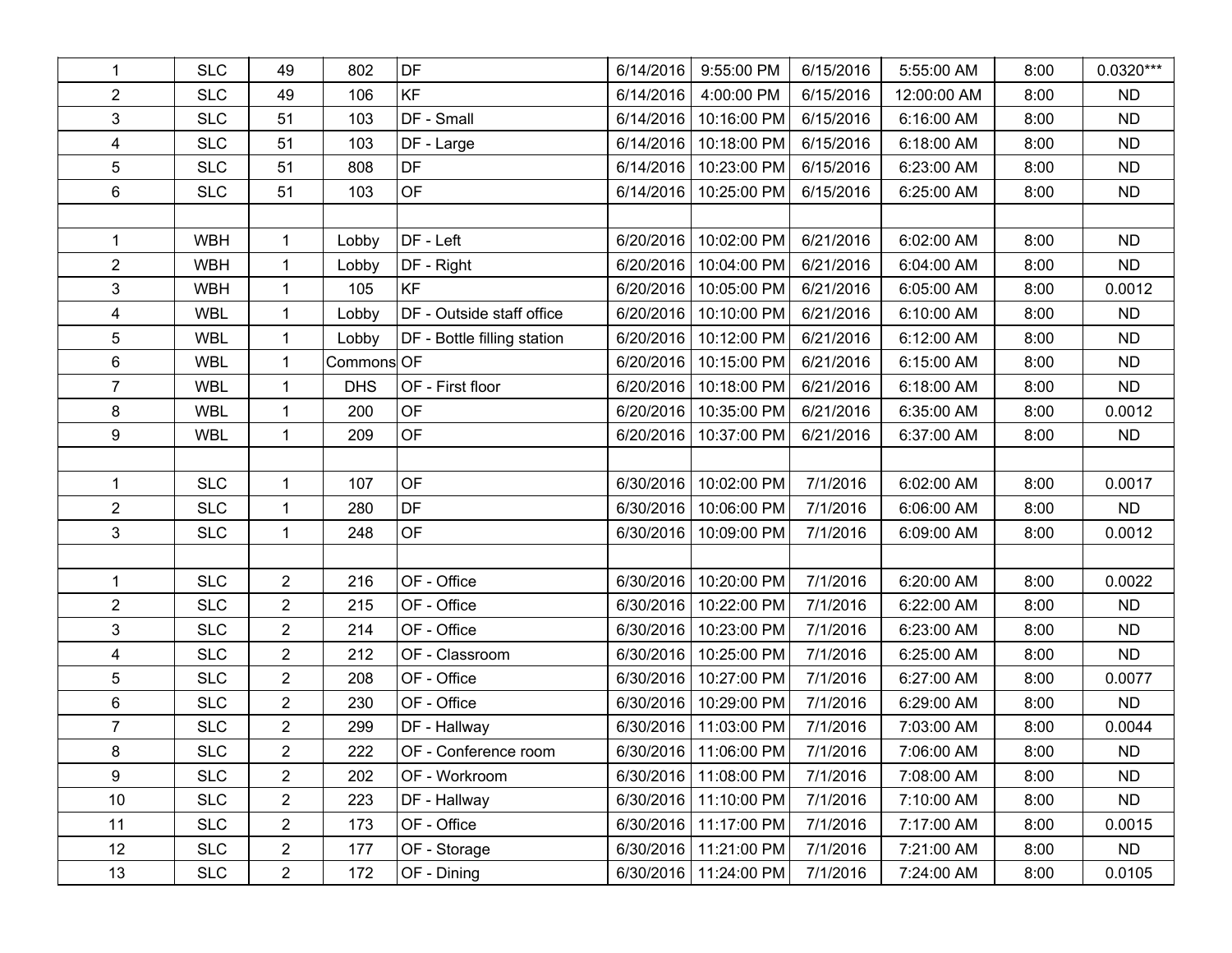| 14             | <b>SLC</b> | $\overline{2}$          | 168  | DF - Hallway               | 6/30/2016 | 11:27:00 PM             | 7/1/2016  | 7:27:00 AM | 8:00  | <b>ND</b>   |
|----------------|------------|-------------------------|------|----------------------------|-----------|-------------------------|-----------|------------|-------|-------------|
| 15             | <b>SLC</b> | $\boldsymbol{2}$        | 176D | OF - Conference room       | 6/30/2016 | 11:32:00 PM             | 7/1/2016  | 7:32:00 AM | 8:00  | <b>ND</b>   |
| 16             | <b>SLC</b> | $\overline{2}$          | 180  | KF - Store                 |           | 6/30/2016 11:36:00 PM   | 7/1/2016  | 7:36:00 AM | 8:00  | <b>ND</b>   |
| 17             | <b>SLC</b> | $\overline{2}$          | 132  | KF - Kitchen               |           | 6/30/2016   11:40:00 PM | 7/1/2016  | 7:40:00 AM | 8:00  | 0.0015      |
| 18             | <b>SLC</b> | $\overline{2}$          | 132  | KF - Kitchen, west end     | 6/30/2016 | 11:46:00 PM             | 7/1/2016  | 7:46:00 AM | 8:00  | 0.0094      |
| 19             | <b>SLC</b> | $\overline{2}$          | 199  | KF - Food court, east end  | 6/30/2016 | 11:49:00 PM             | 7/1/2016  | 7:49:00 AM | 8:00  | 0.0084      |
| 20             | <b>SLC</b> | $\overline{2}$          | 178  | OF - Work area             | 6/30/2016 | 11:52:00 PM             | 7/1/2016  | 7:52:00 AM | 8:00  | 0.0012      |
| 21             | <b>SLC</b> | $\overline{2}$          | 199  | DF - Hallway               | 6/30/2016 | 12:03:00 AM             | 7/1/2016  | 8:03:00 AM | 8:00  | $0.0565***$ |
|                |            |                         |      |                            |           |                         |           |            |       |             |
| 1              | <b>SLC</b> | 3                       | 135  | DF                         | 6/30/2016 | 9:43:00 PM              | 7/1/2016  | 5:43:00 AM | 8:00  | 0.0059      |
| $\overline{2}$ | <b>SLC</b> | 3                       | 137  | DF                         | 6/30/2016 | 9:45:00 PM              | 7/1/2016  | 5:45:00 AM | 8:00  | 0.0048      |
| 3              | <b>SLC</b> | 3                       | 810  | DF                         | 6/30/2016 | 9:48:00 PM              | 7/1/2016  | 5:48:00 AM | 8:00  | 0.0040      |
| 4              | <b>SLC</b> | 3                       | 272  | OF - Office                | 6/30/2016 | 9:52:00 PM              | 7/1/2016  | 5:52:00 AM | 8:00  | 0.0016      |
| 5              | <b>SLC</b> | 3                       | 131  | OF - Office                | 6/30/2016 | 9:55:00 PM              | 7/1/2016  | 5:55:00 AM | 8:00  | <b>ND</b>   |
| 6              | <b>SLC</b> | 3                       | 910  | DF - Hallway               | 6/30/2016 | 9:57:00 PM              | 7/1/2016  | 5:57:00 AM | 8:00  | 0.0084      |
| $\overline{7}$ | <b>SLC</b> | 3                       | 260  | OF - Classroom             | 6/30/2016 | 9:59:00 PM              | 7/1/2016  | 5:59:00 AM | 8:00  | 0.0085      |
| 8              | <b>SLC</b> | 3                       | 277  | OF - Classroom             | 6/30/2016 | 10:00:00 PM             | 7/1/2016  | 6:00:00 AM | 8:00  | <b>ND</b>   |
|                |            |                         |      |                            |           |                         |           |            |       |             |
| $\mathbf{1}$   | <b>SLC</b> | 4                       | 801  | DF                         | 7/19/2016 | 5:20:00 PM              | 7/20/2016 | 6:22:00 AM | 13:02 | <b>ND</b>   |
| $\overline{2}$ | <b>SLC</b> | $\overline{\mathbf{4}}$ | 125  | OF right side              | 7/19/2016 | 5:22:00 PM              | 7/20/2016 | 6:23:00 AM | 13:01 | 0.0034      |
| 3              | <b>SLC</b> | 4                       | 125  | OF left side               | 7/19/2016 | 5:23:00 PM              | 7/20/2016 | 6:24:00 AM | 13:01 | 0.0040      |
| 4              | <b>SLC</b> | 4                       | 820  | DF Hallway outside autolab | 7/19/2016 | 5:24:00 PM              | 7/20/2016 | 6:25:00 AM | 13:01 | <b>ND</b>   |
| 5              | <b>SLC</b> | 4                       | 130  | OF left most faucet        | 7/19/2016 | 5:25:00 PM              | 7/20/2016 | 6:26:00 AM | 13:01 | 0.0023      |
| 6              | <b>SLC</b> | 4                       | 810  | OF break area              | 7/19/2016 | 5:26:00 PM              | 7/20/2016 | 6:27:00 AM | 13:01 | 0.0011      |
| $\overline{7}$ | <b>SLC</b> | 4                       | 811  | DF lobby                   | 7/19/2016 | 5:28:00 PM              | 7/20/2016 | 6:28:00 AM | 13:00 | <b>ND</b>   |
| 8              | <b>SLC</b> | 4                       | 814  | <b>BF-WRR</b>              | 7/19/2016 | 5:30:00 PM              | 7/20/2016 | 6:29:00 AM | 12:59 | 0.0023      |
| 9              | <b>SLC</b> | 4                       | 128  | OF break area              | 7/19/2016 | 5:31:00 PM              | 7/20/2016 | 6:30:00 AM | 12:59 | <b>ND</b>   |
| 10             | <b>SLC</b> | $\overline{\mathbf{4}}$ | 901  | DF upstairs lobby          | 7/19/2016 | 5:33:00 PM              | 7/20/2016 | 6:32:00 AM | 12:59 | <b>ND</b>   |
| 11             | <b>SLC</b> | 4                       | 231  | OF classroom               |           | 7/19/2016 5:34:00 PM    | 7/20/2016 | 6:33:00 AM | 12:59 | 0.0044      |
| 12             | <b>SLC</b> | 4                       | 224  | OF storage rm in classroom | 7/19/2016 | 5:36:00 PM              | 7/20/2016 | 6:34:00 AM | 12:58 | 0.0043      |
|                |            |                         |      |                            |           |                         |           |            |       |             |
| 1              | <b>SLC</b> | 5                       | 103  | DF S wall                  | 7/19/2016 | 6:00:00 PM              | 7/1/2016  | 6:50:00 AM | 12:50 | $0.0161***$ |
| $\overline{a}$ | <b>SLC</b> | 5                       | 103  | OF E wall w eyewash        | 7/19/2016 | 6:01:00 PM              | 7/1/2016  | 6:51:00 AM | 12:50 | 0.0016      |
| 3              | <b>SLC</b> | 5                       | 101  | OF S wall                  | 7/19/2016 | 6:02:00 PM              | 7/1/2016  | 6:52:00 AM | 12:50 | 0.0010      |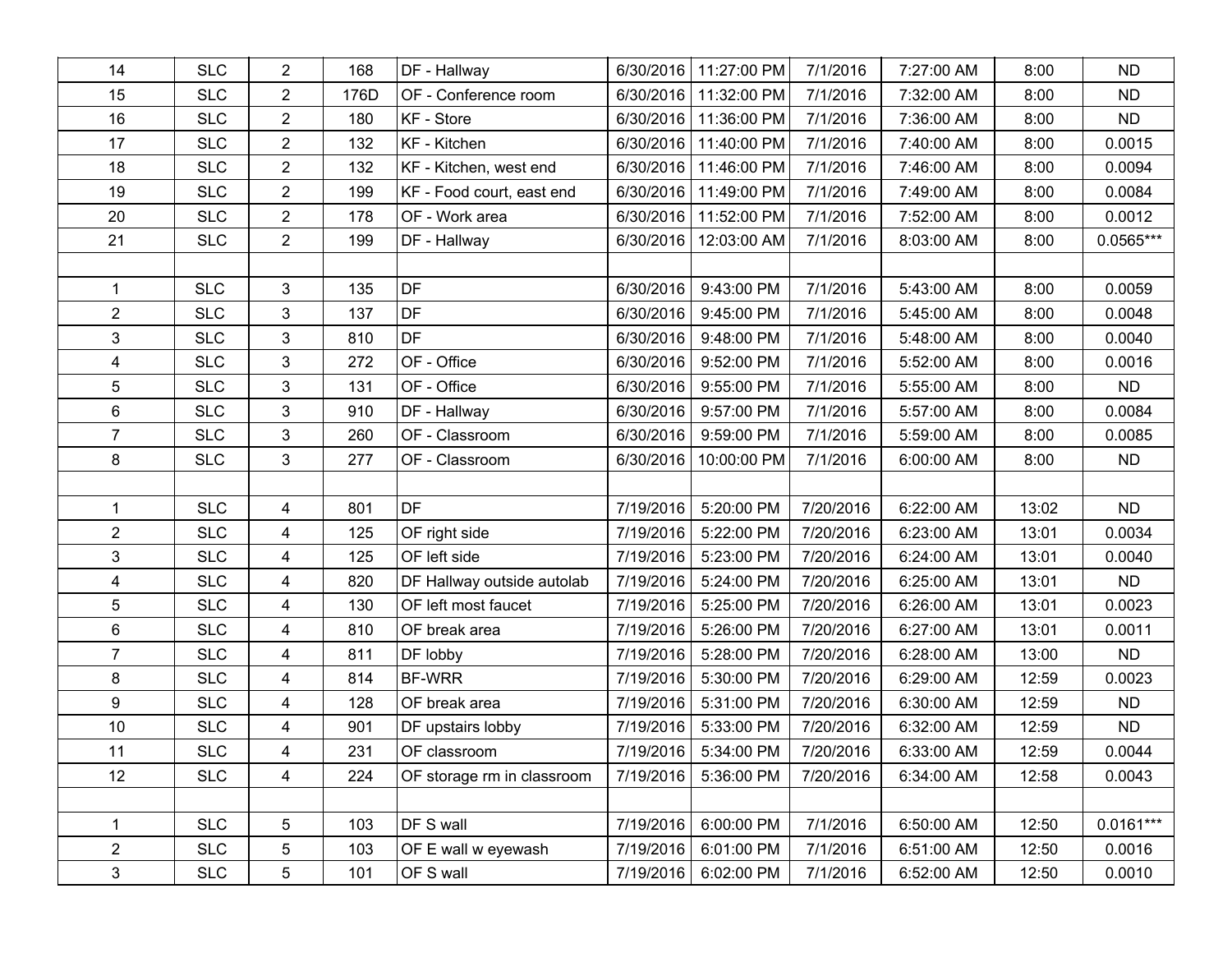| 4              | <b>SLC</b> | 5              | 106   | BF MRR left faucet           | 7/19/2016 | 6:03:00 PM           | 7/1/2016  | 6:53:00 AM | 12:50 | 0.0088      |
|----------------|------------|----------------|-------|------------------------------|-----------|----------------------|-----------|------------|-------|-------------|
| 5              | <b>SLC</b> | $\sqrt{5}$     | 269   | DF lobby across from 249     | 7/19/2016 | 6:05:00 PM           | 7/1/2016  | 6:39:00 AM | 12:34 | $0.015***$  |
| 6              | <b>SLC</b> | 5              | 264F  | OF work area                 | 7/19/2016 | 6:07:00 PM           | 7/1/2016  | 6:37:00 AM | 12:30 | 0.0041      |
|                |            |                |       |                              |           |                      |           |            |       |             |
| $\mathbf{1}$   | <b>SLC</b> | 6              | 111   | OF work room                 | 7/19/2016 | 6:10:00 PM           | 7/20/2016 | 6:47:00 AM |       | <b>ND</b>   |
| $\overline{2}$ | <b>SLC</b> | 6              | 122   | DF Hallway outside rm 105    | 7/19/2016 | 6:11:00 PM           | 7/20/2016 | 6:46:00 AM | 12:35 | <b>ND</b>   |
| 3              | <b>SLC</b> | 6              | 124   | DF WRR                       | 7/19/2016 | 6:13:00 PM           | 7/20/2016 | 6:44:00 AM | 12:31 | <b>ND</b>   |
| 4              | <b>SLC</b> | 6              | 123   | OF concessions               | 7/19/2016 | 6:15:00 PM           | 7/20/2016 | 6:43:00 AM | 12:28 | <b>ND</b>   |
| 5              | <b>SLC</b> | 6              | 204   | BF WRR                       | 7/19/2016 | 6:17:00 PM           | 7/20/2016 | 6:41:00 AM | 12:24 | <b>ND</b>   |
|                |            |                |       |                              |           |                      |           |            |       |             |
| $\mathbf{1}$   | <b>SLC</b> | $\overline{7}$ | 110   | DF east wall                 | 7/19/2016 | 6:25:00 PM           | 7/20/2016 | 7:00:00 AM | 12:35 | <b>ND</b>   |
| $\overline{c}$ | <b>SLC</b> | $\overline{7}$ | 100   | DF east wall                 | 7/19/2016 | 6:26:00 PM           | 7/20/2016 | 7:01:00 AM | 12:35 | 0.0019      |
| 3              | <b>SLC</b> | $\overline{7}$ | 116   | DF south wall                | 7/19/2016 | 6:28:00 PM           | 7/20/2016 | 7:02:00 AM | 12:34 | <b>ND</b>   |
| 4              | <b>SLC</b> | $\overline{7}$ | 102   | OF concessions               | 7/19/2016 | 6:30:00 PM           | 7/20/2016 | 7:04:00 AM | 12:34 | <b>ND</b>   |
| 5              | <b>SLC</b> | $\overline{7}$ | 134   | <b>BF MRR</b>                | 7/19/2016 | 6:31:00 PM           | 7/20/2016 | 7:05:00 AM | 12:34 | <b>ND</b>   |
|                |            |                |       |                              |           |                      |           |            |       |             |
| $\mathbf{1}$   | <b>SLC</b> | 8              | 103E  | OF                           | 7/20/2016 | 5:28:00 PM           | 7/21/2016 | 6:42:00 AM | 13:14 | <b>ND</b>   |
| $\overline{2}$ | <b>SLC</b> | 8              | 1099  | DF                           | 7/20/2016 | 5:31:00 PM           | 7/21/2016 | 6:43:00 AM | 13:12 | <b>ND</b>   |
| 3              | <b>SLC</b> | 8              | 1060  | BF WRR                       | 7/20/2016 | 5:33:00 PM           | 7/21/2016 | 6:44       | 13:11 | 0.0030      |
| 4              | <b>SLC</b> | 8              | 1063  | KF                           | 7/20/2016 | 5:35:00 PM           | 7/21/2016 | 6:45:00 AM | 13:10 | <b>ND</b>   |
| 5              | <b>SLC</b> | 8              | 113BB | <b>OF</b>                    | 7/20/2016 | 5:37:00 PM           | 7/21/2016 | 6:47:00 AM | 13:10 | <b>ND</b>   |
| 6              | <b>SLC</b> | 8              | 120   | OF classroom                 | 7/20/2016 | 5:39:00 PM           | 7/21/2016 | 6:48:00 AM | 13:09 | $0.0280***$ |
| $\overline{7}$ | <b>SLC</b> | 8              | 118   | OF classroom                 | 7/20/2016 | 5:41:00 PM           | 7/21/2016 | 6:49:00 AM | 13:08 | 0.0062      |
| 8              | <b>SLC</b> | 8              | 116   | DF north wall                | 7/20/2016 | 5:43:00 PM           | 7/21/2016 | 6:50:00 AM | 13:07 | <b>ND</b>   |
| 9              | <b>SLC</b> | 8              | 229   | DF north wall                | 7/20/2016 | 5:44:00 PM           | 7/21/2016 | 6:27:00 AM | 12:43 | 0.0011      |
| 10             | <b>SLC</b> | 8              | 113Y  | <b>OF</b>                    | 7/20/2016 | 5:51:00 PM           | 7/21/2016 | 6:29:00 AM | 12:38 | <b>ND</b>   |
| 11             | <b>SLC</b> | 8              | 2099  | DF smaller drinking fountain | 7/20/2016 | 5:52:00 PM           | 7/21/2016 | 6:31:00 AM | 12:39 | <b>ND</b>   |
|                |            |                |       |                              |           |                      |           |            |       |             |
| 1              | <b>SLC</b> | 9              | 212   | OF circulation area          |           | 7/20/2016 6:08:00 PM | 7/21/2016 | 7:00:00 AM | 12:52 | <b>ND</b>   |
| $\overline{2}$ | <b>SLC</b> | 9              | 104C  | OF                           | 7/20/2016 | 6:11:00 PM           | 7/21/2016 | 7:01:00 AM | 12:50 | <b>ND</b>   |
| 3              | <b>SLC</b> | 9              | 124   | OF                           | 7/20/2016 | 6:13:00 PM           | 7/21/2016 | 7:02:00 AM | 12:49 | 0.0018      |
| 4              | <b>SLC</b> | 9              | 136   | <b>OF</b>                    | 7/20/2016 | 6:16:00 PM           | 7/21/2016 | 7:03:00 AM | 12:47 | ND.         |
| 5              | <b>SLC</b> | 9              | 802   | DF north wall                | 7/20/2016 | 6:18:00 PM           | 7/21/2016 | 7:04:00 AM | 12:46 | <b>ND</b>   |
| 6              | <b>SLC</b> | 9              | 817   | BF WRR                       | 7/20/2016 | 6:19:00 PM           | 7/21/2016 | 7:05:00 AM | 12:46 | 0.0010      |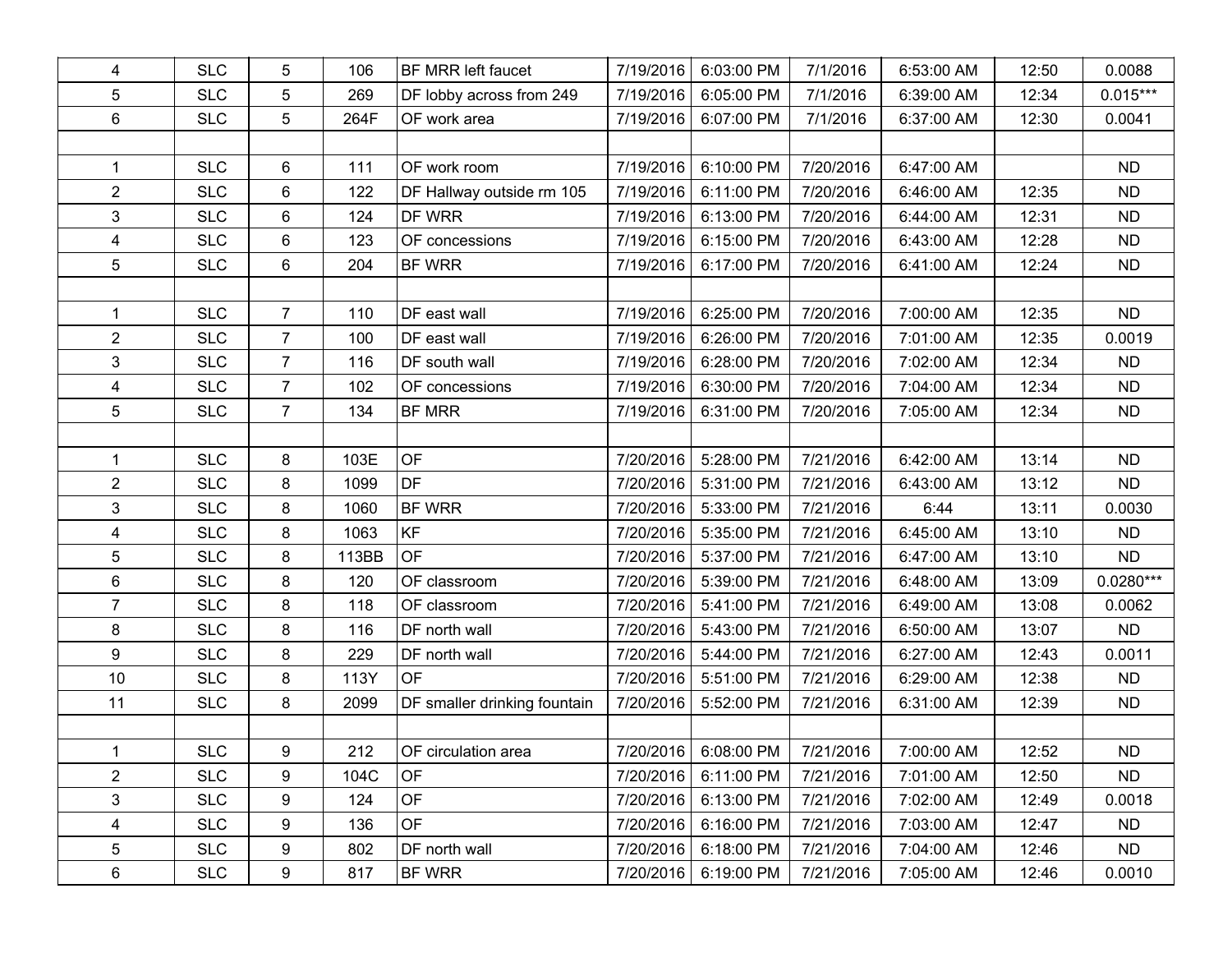| $\mathbf{1}$   | <b>SLC</b> | 14 | 123  | KF                  | 7/20/2016 | 5:59:00 PM | 7/21/2016 | 6:38:00 AM | 12:39 | 0.0030    |
|----------------|------------|----|------|---------------------|-----------|------------|-----------|------------|-------|-----------|
| $\overline{2}$ | <b>SLC</b> | 14 | 110  | <b>BF WRR</b>       | 7/20/2016 | 6:02:00 PM | 7/21/2016 | 6:39:00 AM | 12:37 | 0.0020    |
|                |            |    |      |                     |           |            |           |            |       |           |
| $\mathbf{1}$   | <b>SLC</b> | 20 | 810  | DF                  | 7/20/2016 | 7:02:00 PM | 7/21/2016 | 7:27:00 AM | 12:25 | <b>ND</b> |
| $\overline{2}$ | <b>SLC</b> | 20 | 813  | BF WRR              | 7/20/2016 | 7:03:00 PM | 7/21/2016 | 7:28:00 AM | 12:25 | <b>ND</b> |
| 3              | <b>SLC</b> | 20 | 911  | DF                  | 7/20/2016 | 6:59:00 PM | 7/21/2016 | 7:29:00 AM | 12:30 | <b>ND</b> |
| 4              | <b>SLC</b> | 20 | 203D | KF                  | 7/20/2016 | 7:01:00 PM | 7/21/2016 | 7:30:00 AM | 12:29 | <b>ND</b> |
|                |            |    |      |                     |           |            |           |            |       |           |
| $\mathbf{1}$   | <b>SLC</b> | 21 | 100  | DF                  | 7/20/2016 | 7:06:00 PM | 7/21/2016 | 7:20:00 AM | 12:14 | <b>ND</b> |
| $\overline{2}$ | <b>SLC</b> | 21 | 100  | <b>OF</b>           | 7/20/2016 | 7:07:00 PM | 7/21/2016 | 7:21:00 AM | 12:14 | 0.0025    |
|                |            |    |      |                     |           |            |           |            |       |           |
| $\mathbf{1}$   | <b>SLC</b> | 22 | 144  | DF hallway east end | 7/20/2016 | 6:53:00 PM | 7/21/2016 | 7:08:00 AM | 12:15 | 0.0011    |
| $\overline{2}$ | <b>SLC</b> | 22 | 130  | OF breakroom        | 7/20/2016 | 6:52:00 PM | 7/21/2016 | 7:09:00 AM | 12:17 | <b>ND</b> |
| 3              | <b>SLC</b> | 22 | 150  | BF WRR              | 7/20/2016 | 6:50:00 PM | 7/21/2016 | 7:10:00 AM | 12:20 | <b>ND</b> |
| 4              | <b>SLC</b> | 22 | 105  | OF breakroom        | 7/20/2016 | 6:48:00 PM | 7/21/2016 | 7:11:00 AM | 12:23 | 0.0016    |
| 5              | <b>SLC</b> | 22 | 112  | OF classroom        | 7/20/2016 | 6:47:00 PM | 7/21/2016 | 7:12:00 AM | 12:25 | 0.0012    |
|                |            |    |      |                     |           |            |           |            |       |           |
| $\mathbf{1}$   | <b>SLC</b> | 33 | 103  | OF shop             | 7/20/2016 | 5:38:00 PM | 7/21/2016 | 6:00:00 AM | 12:22 | 0.0014    |
| $\overline{2}$ | <b>SLC</b> | 33 | 802  | BF WRR              | 7/20/2016 | 5:37:00 PM | 7/21/2016 | 6:01:00 AM | 12:24 | 0.0072    |
|                |            |    |      |                     |           |            |           |            |       |           |
| $\mathbf{1}$   | <b>SLC</b> | 34 | 107  | DF hallway          | 7/20/2016 | 5:32:00 PM | 7/21/2016 | 5:55:00 AM | 12:23 | <b>ND</b> |
| $\overline{2}$ | <b>SLC</b> | 34 | 119  | <b>BF WRR</b>       | 7/20/2016 | 5:33:00 PM | 7/21/2016 | 5:56 AM    | 12:23 | <b>ND</b> |
| 3              | <b>SLC</b> | 34 | 108  | KF baker sink       | 7/20/2016 | 5:34:00 PM | 7/21/2016 | 5:57:00 AM | 12:23 | 0.0014    |
| 4              | <b>SLC</b> | 34 | 108  | KF prep sink        | 7/20/2016 | 5:34:00 PM | 7/21/2016 | 5:59:00 AM | 12:25 | <b>ND</b> |
|                |            |    |      |                     |           |            |           |            |       |           |
| $\mathbf{1}$   | <b>SLC</b> | 36 | 120  | BF WRR              | 7/20/2016 | 5:40:00 PM | 7/21/2016 | 6:02:00 AM | 12:22 | <b>ND</b> |
|                |            |    |      |                     |           |            |           |            |       |           |
| $\mathbf{1}$   | <b>SLC</b> | 37 | 136  | <b>BF WRR</b>       | 7/20/2016 | 5:42:00 PM | 7/21/2016 | 6:03:00 AM | 12:21 | <b>ND</b> |
| $\overline{2}$ | <b>SLC</b> | 37 | 137  | OF break area       | 7/20/2016 | 5:43:00 PM | 7/21/2016 | 6:04:00 AM | 12:21 | <b>ND</b> |
|                |            |    |      |                     |           |            |           |            |       |           |
| $\mathbf{1}$   | <b>SLC</b> | 38 | 115  | BF WRR              | 7/20/2016 | 5:45:00 PM | 7/21/2016 | 6:05:00 AM | 12:20 | ND.       |
| $\overline{2}$ | <b>SLC</b> | 38 | 135  | KF break area       | 7/20/2016 | 5:46:00 PM | 7/21/2016 | 6:06:00 AM | 12:20 | ND.       |
| $\mathbf{3}$   | <b>SLC</b> | 38 | 135  | DF hallway          | 7/20/2016 | 5:47:00 PM | 7/21/2016 | 6:07:00 AM | 12:20 | 0.0019    |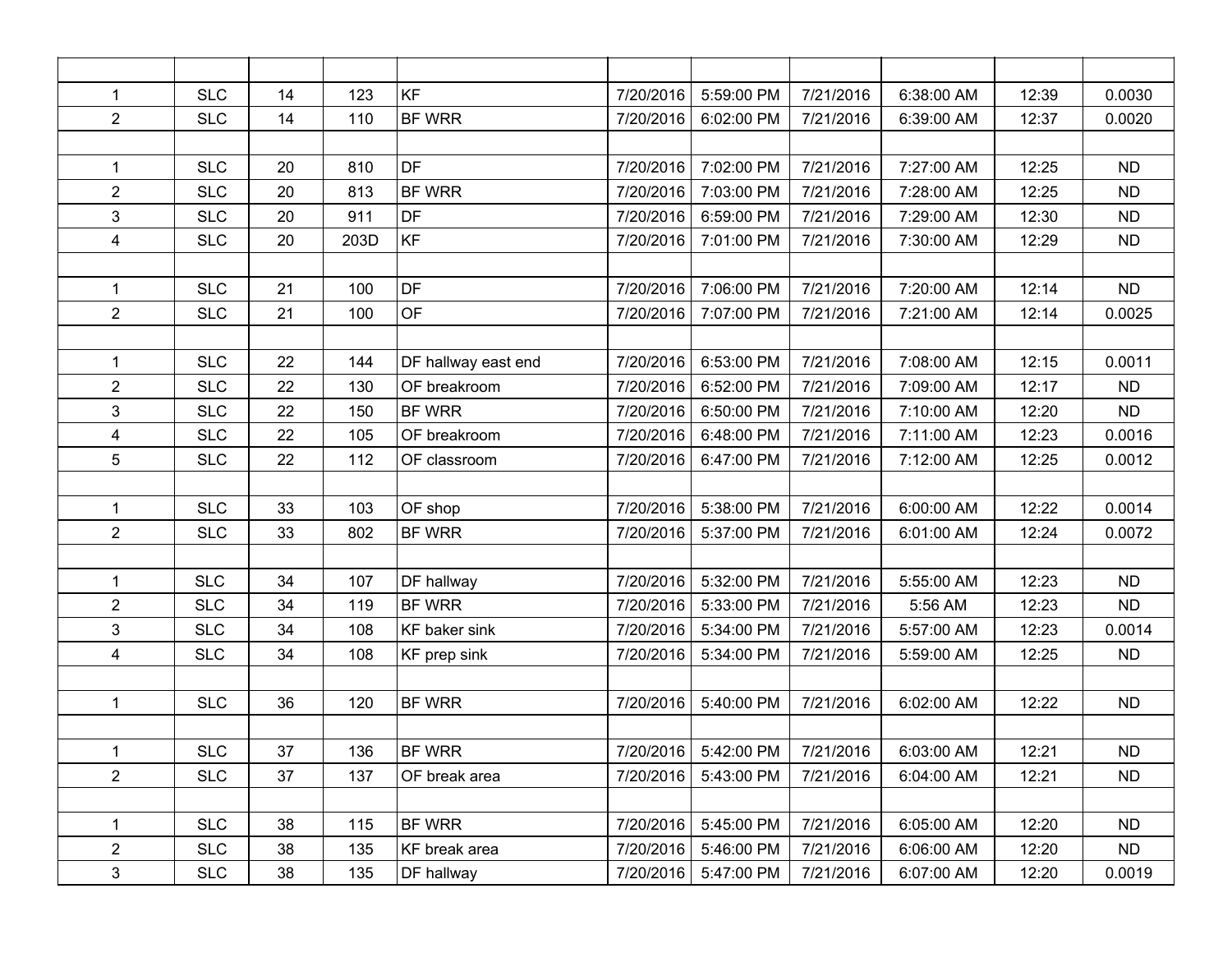| $\mathbf{1}$   | <b>SLC</b> | 40 | 108 | OF break room      | 7/21/2016  | 6:20:00 PM           | 7/22/2016  | 6:10:00 AM | 11:50 | 0.0012      |
|----------------|------------|----|-----|--------------------|------------|----------------------|------------|------------|-------|-------------|
| $\overline{2}$ | <b>SLC</b> | 40 | 210 | OF mothers room    | 7/21/2016  | 6:22:00 PM           | 7/22/16    | 6:11 AM    | 11:49 | 0.0032      |
| 3              | <b>SLC</b> | 40 | 907 | DF hallway         | 7/21/2016  | 6:23:00 PM           | 7/22/16    | 6:12:00 AM | 11:49 | <b>ND</b>   |
| $\overline{4}$ | <b>SLC</b> | 40 | 213 | OF work room       | 7/21/2016  | 6:23:00 PM           | 7/22/2016  | 6:13:00 AM | 11:50 | <b>ND</b>   |
|                |            |    |     |                    |            |                      |            |            |       |             |
| $\mathbf{1}$   | <b>SLC</b> | 41 | 107 | DF Hallway         | 7/21/16    | 6:26:00 PM           | 7/22/2016  | 6:14:00 AM | 11:48 | <b>ND</b>   |
| $\overline{2}$ | <b>SLC</b> | 41 | 109 | OF locker room     | 7/21/2016  | 6:27:00 PM           | 7/22/2016  | 6:15:00 AM | 11:48 | 0.0066      |
| 3              | <b>SLC</b> | 41 | 100 | OF shop            | 7/21/2016  | 6:28:00 PM           | 7/22/2016  | 6:16:00 AM | 11:48 | ND          |
|                |            |    |     |                    |            |                      |            |            |       |             |
| $\mathbf{1}$   | <b>SLC</b> | 43 | 112 | OF auto shop       | 7/21/2016  | 6:30:00 PM           | 7/22/2016  | 6:17:00 AM | 11:47 | 0.0013      |
| $\overline{2}$ | <b>SLC</b> | 43 | 108 | OF recycling shop  | 7/21/2016  | 6:31:00 PM           | 7/22/2016  | 6:18:00 AM | 11:47 | 0.0039      |
| $\overline{3}$ | <b>SLC</b> | 43 | 105 | DF hallway         | 7/21/2016  | 6:33:00 PM           | 7/22/2016  | 6:19:00 AM | 11:46 | <b>ND</b>   |
|                |            |    |     |                    |            |                      |            |            |       |             |
| $\mathbf{1}$   | <b>SLC</b> | 44 | 100 | OF                 | 7/25/2016  | 7:25:00 PM           | 7/26/2016  | 7:00:00 AM | 11:35 | 0.0011      |
|                |            |    |     |                    |            |                      |            |            |       |             |
| $\mathbf{1}$   | <b>SLC</b> | 45 | 101 | DF dugout eastside | 7/25/2016  | 7:08:00 PM           | 7/26/2016  | 7:01:00 AM | 11:53 | 0.0076      |
| $\overline{2}$ | <b>SLC</b> | 45 | 113 | DF dugout westside | 7/25/2016  | 7:09:00 PM           | 7/26/2016  | 7:03:00 AM | 11:54 | <b>ND</b>   |
|                |            |    |     |                    |            |                      |            |            |       |             |
| $\mathbf{1}$   | <b>SLC</b> | 48 | 255 | OF sink prep area  | 7/25/2016  | 6:20:00 PM           | 7/26/2016  | 6:32:00 AM | 12:12 | 0.0017      |
| $\overline{2}$ | <b>SLC</b> | 48 | 252 | DF lobby           | 7/25/2016  | 6:21:00 PM           | 7/26/2016  | 6:33:00 AM | 12:12 | 0.0010      |
| 3              | <b>SLC</b> | 48 | 101 | DF lobby           | 7/25/2016  | 6:22:00 PM           | 7/26/2016  | 6:34:00 AM | 12:12 | <b>ND</b>   |
| $\overline{4}$ | <b>SLC</b> | 48 | 102 | <b>BF WRR</b>      | 7/25/2016  | 6:23:00 PM           | 7/26/2016  | 6:35:00 AM | 12:12 | <b>ND</b>   |
|                |            |    |     |                    |            |                      |            |            |       |             |
| $\mathbf{1}$   | <b>SLC</b> | 49 | 802 | <b>BF WRR</b>      | 7/13/2016  | 7:00:00 PM           | 7/14/2016  | 6:43:00 AM | 11:43 | 0.0041      |
| 1.1            | <b>SLC</b> | 49 | 802 | <b>BF WRR</b>      | 10/13/2016 | 6:00:00 AM           | 10/13/2016 | 6:37 AM    | 0:37  | <b>ND</b>   |
| $\overline{2}$ | <b>SLC</b> | 49 | 107 | KF                 | 7/13/2016  | 7:01:00 PM           | 7/14/2016  | 6:45:00 AM | 11:44 | $0.0277***$ |
| 2.1            | <b>SLC</b> | 49 | 107 | <b>KF</b>          | 9/20/2016  | 8:00:00 PM           | 9/21/2016  | 7:16:00 AM | 11:16 | 0.0033      |
| $\overline{3}$ | <b>SLC</b> | 49 | 800 | DF lobby           | 7/13/2016  | 7:02:00 PM           | 7/14/2016  | 6:42:00 AM | 11:40 | 0.0025      |
| 3.1            | <b>SLC</b> | 49 | 800 | DF lobby           | 9/20/2016  | 8:05:00 PM           | 9/21/2016  | 7:15 AM    | 11:10 | ND          |
|                |            |    |     |                    |            |                      |            |            |       |             |
| $\overline{4}$ | <b>SLC</b> | 49 | 803 | <b>BF MRR</b>      |            | 7/13/2016 7:03:00 PM | 7/14/2016  | 6:50:00 AM | 11:47 | 0.0054      |

|      | ◡∟◡                  | $-\circ$ | uuu  | רוויוויוויווויוו | 77 I J Z J J J L | 1.00.00111             | 11172010   | U.JU.UU AIVI | . <del>.</del> . | 0.000 <del>1</del> |
|------|----------------------|----------|------|------------------|------------------|------------------------|------------|--------------|------------------|--------------------|
| 4. . | $\sim$ $\sim$<br>OLU | 49       | 803  | <b>BF MRR</b>    |                  | 10/13/2016  6:01:00 AM | 10/13/2016 | 6:36:00 AM   | 0:35             | <b>ND</b>          |
|      | $\sim$<br>◡∟         | 49       | 114A | OF               | 7/13/2016        | 7:04:00 PM             | 7/14/2016  | 6:52:00 AM   | 11:48            | 0.0699 ****        |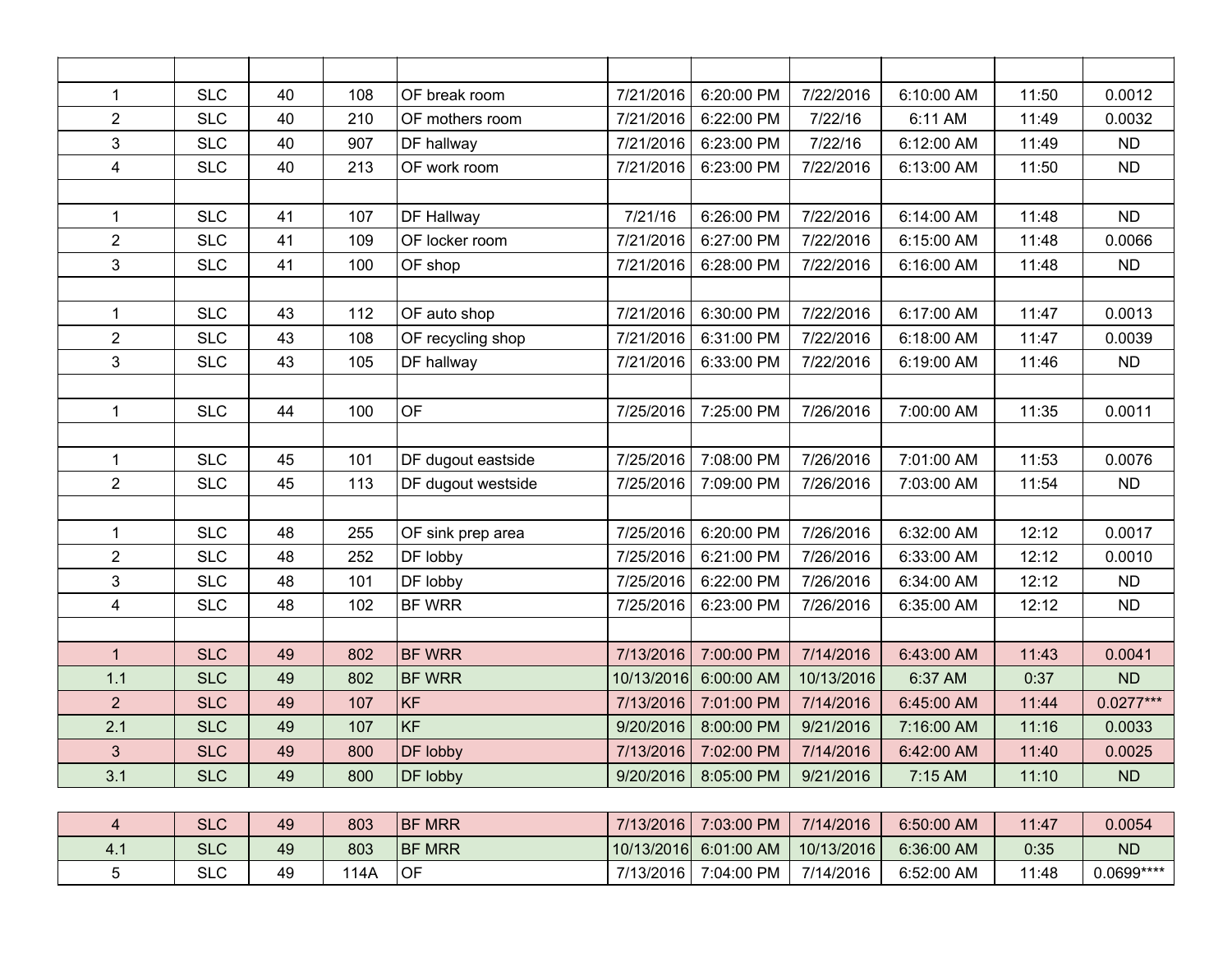| 6                | <b>SLC</b> | 49           | 112A  | <b>OF</b>                | 7/13/2016  | 7:05:00 PM  | 7/14/2016  | 6:55:00 AM | 11:50 | 0.0051      |
|------------------|------------|--------------|-------|--------------------------|------------|-------------|------------|------------|-------|-------------|
| $\overline{7}$   | <b>SLC</b> | 49           | 202   | OF office                | 7/13/2016  | 7:06:00 PM  | 7/14/2016  | 6:59:00 AM | 11:53 | $0.087***$  |
| $\,8\,$          | <b>SLC</b> | 49           | 203   | OF office                | 7/13/2016  | 7:07:00 PM  | 7/14/2016  | 7:01:00 AM | 11:54 | $0.0599***$ |
| 8.1              | <b>SLC</b> | 49           | 203   | OF office                | 9/20/2016  | 8:04:00 PM  | 9/21/2016  | 7:18:00 AM | 11:14 | 0.0090      |
| $\boldsymbol{9}$ | <b>SLC</b> | 49           | 205   | OF office                | 7/13/2016  | 7:08:00 PM  | 7/14/2016  | 7:05:00 AM | 11:57 | $0.143***$  |
| 10               | <b>SLC</b> | 49           | 206   | OF office                | 7/13/2016  | 7:09:00 PM  | 7/14/2016  | 7:07:00 AM | 11:58 | $0.146***$  |
| 11               | <b>SLC</b> | 49           | 207   | OF office                | 7/13/2016  | 7:10:00 PM  | 7/14/2016  | 7:09:00 AM | 11:59 | $0.337***$  |
| 12               | <b>SLC</b> | 49           | 208   | OF office                | 7/13/2016  | 7:11:00 PM  | 7/14/2016  | 7:10:00 AM | 11:59 | $0.0623***$ |
| 13               | <b>SLC</b> | 49           | 209   | OF office                | 7/13/2016  | 7:12:00 PM  | 7/14/2016  | 7:12:00 AM | 12:00 | $0.0534***$ |
| 14               | <b>SLC</b> | 49           | 210   | OF office                | 7/13/2016  | 7:13:00 PM  | 7/14/2016  | 7:16:00 AM | 12:03 | $0.0994***$ |
| 15               | <b>SLC</b> | 49           | 901   | <b>BF MRR</b>            | 7/13/2016  | 7:14:00 PM  | 7/14/2016  | 7:19:00 AM | 12:05 | 0.0698****  |
| 15.1             | <b>SLC</b> | 49           | 901   | <b>BF MRR</b>            | 10/13/2016 | 6:15:00 AM  | 10/13/2016 | 6:38:00 AM | 0:23  | 0.0010      |
| 16               | <b>SLC</b> | 49           | 215   | OF office                | 7/13/2016  | 7:15:00 PM  | 7/14/2016  | 7:22:00 AM | 12:07 | $0.0233***$ |
| 17               | <b>SLC</b> | 49           | 216   | OF office                | 7/13/2016  | 7:16:00 PM  | 7/14/2016  | 7:25:00 AM | 12:09 | $0.185***$  |
| 18               | <b>SLC</b> | 49           | 217   | OF office                | 7/13/2016  | 7:17:00 PM  | 7/14/2016  | 7:27:00 AM | 12:10 | $0.0832***$ |
| 19               | <b>SLC</b> | 49           | 218   | OF office                | 7/13/2016  | 7:18:00 PM  | 7/14/2016  | 7:30:00 AM | 12:12 | $0.391***$  |
| 20               | <b>SLC</b> | 49           | 902   | <b>BF WRR</b>            | 7/13/2016  | 7:19:00 PM  | 7/14/2016  | 7:31:00 AM | 12:12 | 0.0050      |
| 21               | <b>SLC</b> | 49           | 226   | OF office                | 7/13/2016  | 7:20:00 PM  | 7/14/2016  | 7:33:00 AM | 12:13 | $0.0193***$ |
| 21.1             | <b>SLC</b> | 49           | 226   | OF office                | 9/20/2016  | 8:06 PM     | 9/21/2016  | 7:17:00 AM | 11:11 | 0.0083      |
|                  |            |              |       |                          |            |             |            |            |       |             |
| 1                | <b>SLC</b> | 53           | 101   | DF lobby                 | 7/25/2016  | 6:25:00 PM  | 7/26/2016  | 6:18:00 AM | 11:53 | <b>ND</b>   |
| $\overline{2}$   | <b>SLC</b> | 53           | 130D  | <b>KF</b> sink kitchette | 7/25/2016  | 6:26:00 PM  | 7/25/2016  | 6:19:00 AM | 11:53 | <b>ND</b>   |
| $\mathfrak{S}$   | <b>SLC</b> | 53           | 102   | BF WRR                   | 7/25/2016  | 6:27:00 PM  | 7/26/2016  | 6:20:00 AM | 11:53 | <b>ND</b>   |
| $\overline{4}$   | <b>SLC</b> | 53           | 212   | OF break area            | 7/25/2016  | 6:28:00 PM  | 7/26/2016  | 6:21:00 AM | 11:53 | <b>ND</b>   |
| 5                | <b>SLC</b> | 53           | 200   | DF lobby                 | 7/25/2016  | 6:29:00 PM  | 7/26/2016  | 6:22:00 AM | 11:53 | <b>ND</b>   |
|                  |            |              |       |                          |            |             |            |            |       |             |
| 1                | <b>SLC</b> | 60           | 106   | OF break room            | 7/25/2016  | 7:05:00 PM  | 7/26/2016  | 7:02:00 AM | 11:57 | 0.0011      |
| $\overline{2}$   | <b>SLC</b> | 60           | 102   | BF WRR                   | 7/25/2016  | 7:06:00 PM  | 7/26/2016  | 7:03:00 AM | 11:57 | 0.0015      |
|                  |            |              |       |                          |            |             |            |            |       |             |
| 1                | <b>YVC</b> | 1            | 3099B | DF Hallway               | 7/26/16    | 10:22:00 PM | 7/27/2016  | 8:30:00 AM | 10:08 | <b>ND</b>   |
| $\overline{2}$   | <b>YVC</b> | $\mathbf{1}$ | 300   | OF Classroom             | 7/26/16    | 10:20:00 PM | 7/27/2016  | 8:31:00 AM | 10:11 | <b>ND</b>   |
| 3                | <b>YVC</b> | 1            | 303   | OF Classroom             | 7/26/16    | 10:21:00 PM | 7/27/2016  | 8:32:00 AM | 10:11 | 0.0076      |
| $\overline{4}$   | <b>YVC</b> | $\mathbf 1$  | 312H  | OF work room             | 7/26/16    | 10:24:00 PM | 7/27/2016  | 8:33:00 AM | 10:09 | 0.0018      |
| 5                | <b>YVC</b> | $\mathbf{1}$ | 2099  | DF Hallway               | 7/26/16    | 10:26:00 PM | 7/27/2016  | 8:34:00 AM | 10:08 | <b>ND</b>   |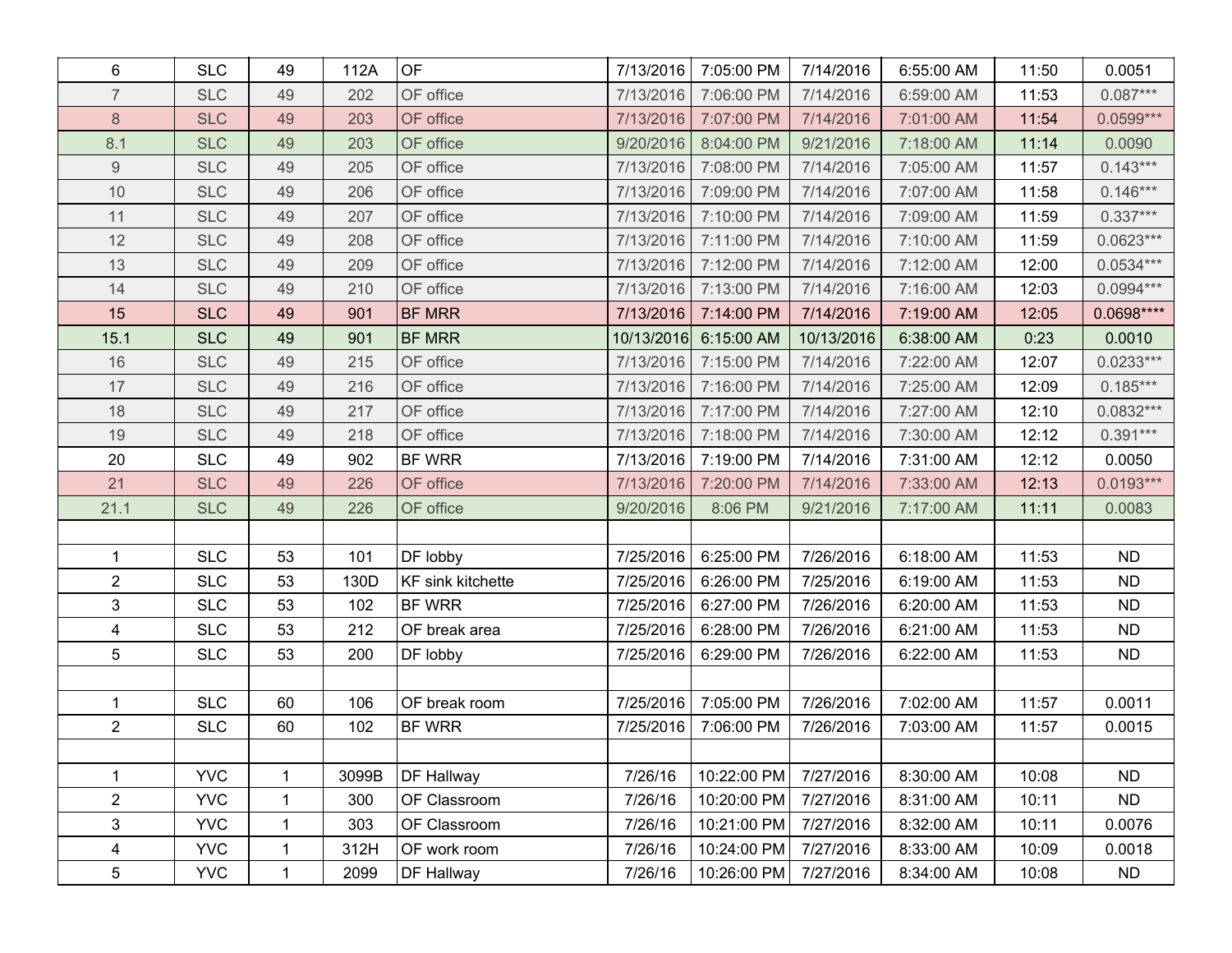| 6                       | <b>YVC</b>  | $\mathbf{1}$     | 1100  | OF work room      | 7/26/16   | 10:29:00 PM | 7/27/2016 | 8:35:00 AM | 10:06 | <b>ND</b> |
|-------------------------|-------------|------------------|-------|-------------------|-----------|-------------|-----------|------------|-------|-----------|
| $\overline{7}$          | <b>YVC</b>  | $\mathbf{1}$     | 1099C | DF Hallway        | 7/26/16   | 10:31:00 PM | 7/27/2016 | 8:36:00 AM | 10:05 | <b>ND</b> |
| 8                       | <b>YVC</b>  | $\mathbf{1}$     | 107   | OF Mothers room   | 7/26/16   | 10:34:00 PM | 7/27/2016 | 8:37:00 AM | 10:03 | 0.0120    |
|                         |             |                  |       |                   |           |             |           |            |       |           |
| $\mathbf{1}$            | <b>YVC</b>  | $\overline{2}$   | 1054  | OF mothers room   | 7/26/2016 | 9:45:00 PM  | 7/27/2016 | 8:42:00 AM | 10:57 | 0.0084    |
| $\overline{2}$          | <b>YVC</b>  | $\overline{2}$   | 1099G | DF Hallway        | 7/26/2016 | 9:46:00 PM  | 7/27/2016 | 8:41:00 AM | 10:55 | <b>ND</b> |
| 3                       | <b>YVC</b>  | $\boldsymbol{2}$ | 125   | OF classroom      | 7/26/2016 | 9:47:00 PM  | 7/27/2016 | 8:40:00 AM | 10:53 | 0.0025    |
| $\overline{\mathbf{4}}$ | <b>YVC</b>  | $\overline{2}$   | 117   | OF classroom      | 7/26/2016 | 9:48:00 PM  | 7/27/2016 | 8:39:00 AM | 10:51 | 0.0035    |
| 5                       | <b>YVC</b>  | $\overline{2}$   | 1054  | <b>BF WRR</b>     | 7/26/2016 | 9:50:00 PM  | 7/27/2016 | 8:38:00 AM | 10:48 | <b>ND</b> |
|                         |             |                  |       |                   |           |             |           |            |       |           |
| $\mathbf{1}$            | <b>YVC</b>  | $\overline{4}$   | 1099C | BF Single RR      | 07/26/16  | 9:40:00 PM  | 7/27/2016 | 8:50:00 AM | 11:10 | 0.0017    |
|                         |             |                  |       |                   |           |             |           |            |       |           |
| $\mathbf{1}$            | <b>YVC</b>  | 5                | N/A   | <b>KF</b> kitchen | 7/26/2016 | 10:05:00 PM | 7/27/2016 | 8:17:00 AM | 10:12 | 0.0146    |
| $\overline{2}$          | <b>YVC</b>  | 5                | N/A   | BF bathroom       | 7/26/2016 | 10:06:00 PM | 7/27/2016 | 8:16:00 AM | 10:10 | 0.0112    |
|                         |             |                  |       |                   |           |             |           |            |       |           |
| $\mathbf{1}$            | <b>PKC</b>  | $\mathbf{1}$     | 101   | OF Staff Area     | 7/26/2016 | 7:28:00 PM  | 7/27/2016 | 7:32:00 AM | 12:04 | <b>ND</b> |
| $\overline{2}$          | <b>PKC</b>  | $\mathbf 1$      | 151   | DF Hallway        | 7/26/2016 | 7:29:00 PM  | 7/27/2016 | 7:33:00 AM | 12:04 | <b>ND</b> |
| 3                       | <b>PKC</b>  | $\mathbf{1}$     | 108   | DF classroom sink | 7/26/2016 | 7:30:00 PM  | 7/27/2016 | 7:34:00 AM | 12:04 | <b>ND</b> |
|                         |             |                  |       |                   |           |             |           |            |       |           |
| $\mathbf{1}$            | <b>CCBI</b> | $\mathbf{1}$     | 412   | <b>KF</b> kitchen | 7/26/2016 | 7:10:00 PM  | 7/27/2016 | 6:40:00 AM | 11:30 | <b>ND</b> |
| $\overline{2}$          | <b>CCBI</b> | $\mathbf{1}$     | 428   | OF classroom      | 7/26/2016 | 7:11:00 PM  | 7/27/2016 | 6:41:00 AM | 11:30 | 0.0035    |
| 3                       | <b>CCBI</b> | $\mathbf{1}$     | 920   | DF Hallway        | 7/26/2016 | 7:12:00 PM  | 7/27/2016 | 6:42:00 AM | 11:30 | <b>ND</b> |
| $\overline{\mathbf{4}}$ | <b>CCBI</b> | $\mathbf{1}$     | 301   | KF break room     | 7/26/2016 | 7:13:00 PM  | 7/27/2016 | 6:43:00 AM | 11:30 | <b>ND</b> |
| 5                       | <b>CCBI</b> | $\mathbf 1$      | 303   | OF mothers room   | 7/26/2016 | 7:14:00 PM  | 7/27/2016 | 6:44:00 AM | 11:30 | 0.0039    |
| 6                       | <b>CCBI</b> | $\mathbf{1}$     | 825   | DF Hallway        | 7/26/2016 | 7:15:00 PM  | 7/27/2016 | 6:45:00 AM | 11:30 | <b>ND</b> |
| $\overline{7}$          | <b>CCBI</b> | $\mathbf{1}$     | 305N  | BF singleRR       | 7/26/2016 | 7:16:00 PM  | 7/27/2016 | 6:46:00 AM | 11:30 | <b>ND</b> |
| 8                       | <b>CCBI</b> | $\mathbf{1}$     | 262   | DF Hallway        | 7/26/2016 | 7:17:00 PM  | 7/27/2016 | 6:47:00 AM | 11:30 | <b>ND</b> |
| 9                       | <b>CCBI</b> | $\mathbf{1}$     | 172   | BF WRR            | 7/26/2016 | 7:18:00 PM  | 7/27/2016 | 6:49:00 AM | 11:31 | 0.0040    |
| 10                      | <b>CCBI</b> | $\mathbf{1}$     | 162   | DF Hallway        | 7/26/2016 | 7:21:00 PM  | 7/27/2016 | 6:50:00 AM | 11:29 | <b>ND</b> |
| 11                      | <b>CCBI</b> | $\mathbf{1}$     | 110   | <b>KF</b> kitchen | 7/26/2016 | 7:22:00 PM  | 7/27/2016 | 6:51:00 AM | 11:29 | 0.0022    |
| 12                      | <b>CCBI</b> | $\mathbf{1}$     | 114   | <b>KF</b> kitchen | 7/26/2016 | 7:24:00 PM  | 7/27/2016 | 6:52:00 AM | 11:28 | 0.0061    |
| 13                      | <b>CCBI</b> | $\mathbf{1}$     | 210K  | OF staff area     | 7/26/2016 | 7:19:00 PM  | 7/27/2016 | 6:48:00 PM | 23:29 | 0.0019    |

DF = Drinking Fountain KF = Kitchen Faucet OF = Other Faucet BF = Bathroom Faucet (Left most faucet, unless otherwise noted)